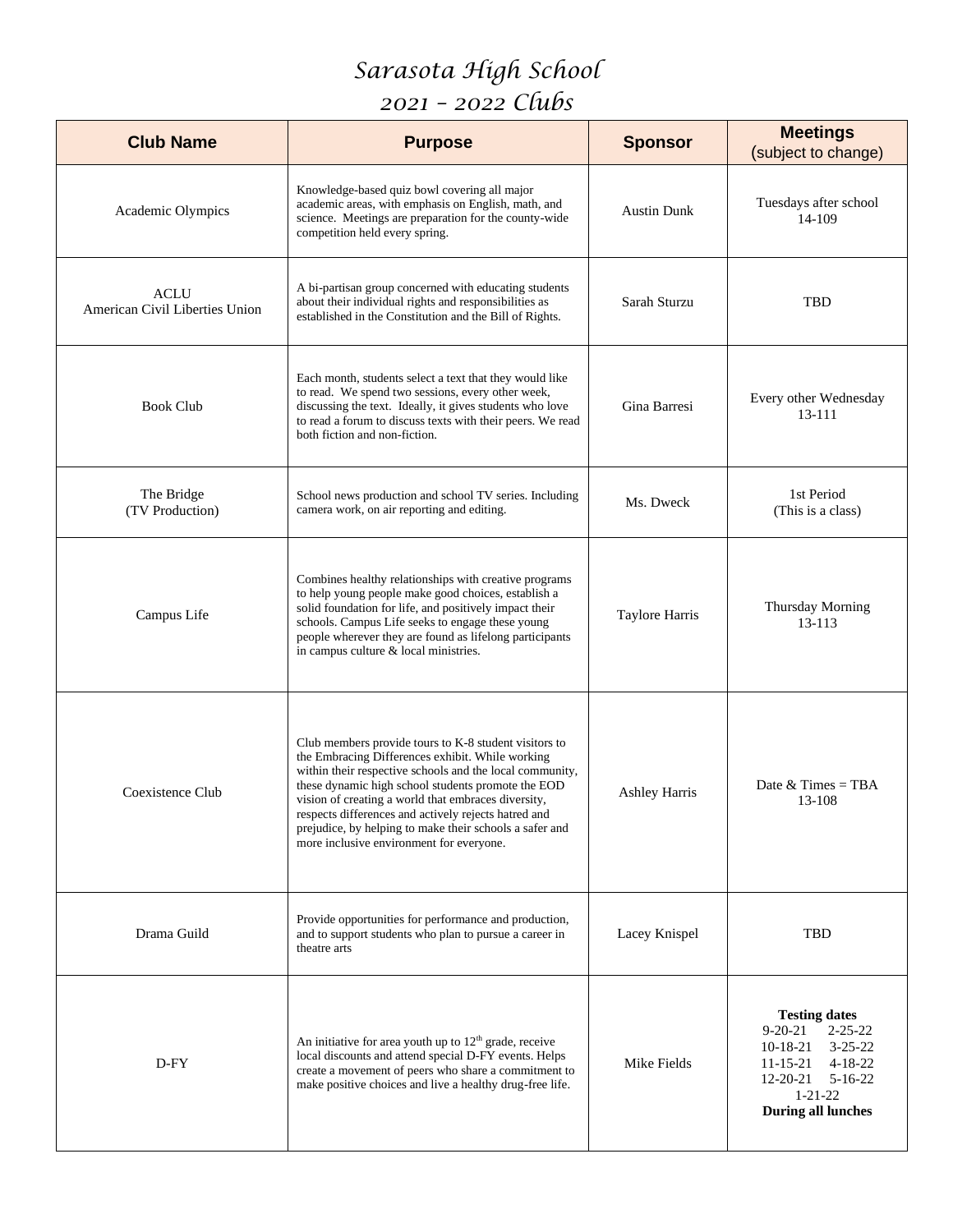| <b>FBLA</b><br>Future Business Leaders of America | Designed to help students prepare for college and<br>careers through the advancement of leadership,<br>citizenship, community service, academic, and<br>technological skills.                                                                                                                                                                                                                                                                    | Valerie Montgomery               | Thursdays<br>2:30<br>14-103                            |
|---------------------------------------------------|--------------------------------------------------------------------------------------------------------------------------------------------------------------------------------------------------------------------------------------------------------------------------------------------------------------------------------------------------------------------------------------------------------------------------------------------------|----------------------------------|--------------------------------------------------------|
| <b>FCA</b><br>Fellowship of Christian Athletes    | FCA focuses on serving local communities around the<br>globe by engaging, equipping and empowering coaches<br>and athletes to unite, inspire and change the world<br>through the gospel.                                                                                                                                                                                                                                                         | Taylore Harris                   | Thursday Mornings<br>13-113                            |
| <b>FFA</b><br><b>Future Farmers of America</b>    | The primary goal of the FFA is to make a positive<br>difference in the lives of its members by developing<br>their potential for premier leadership, personal growth,<br>and career success through agricultural education. To<br>accomplish this mission, FFA: Develops competent and<br>assertive agricultural leadership.                                                                                                                     | <b>Marcus Stafford</b>           | Tuesdays<br>2:30<br>Port. 8                            |
| <b>GSA</b><br>Genders & Sexualities Alliance      | Purpose is to create a safe environment in schools to<br>support students who have suffered from homophobia,<br>transphobia and other forms of aggression. Create a<br>more educated environment about LGBTQ+ issues. To<br>advocate for protection against discrimination,<br>harassment and violence in schools.                                                                                                                               | <b>TBD</b>                       | <b>TBD</b>                                             |
| <b>HOSA</b>                                       | Students interested in Health Occupation                                                                                                                                                                                                                                                                                                                                                                                                         | Jackie Brown                     | 2 Fridays a month<br>14-203                            |
| LaSertoa<br>(Grades 10-12)                        | Serving school and community through service                                                                                                                                                                                                                                                                                                                                                                                                     | Taylor Harris<br>Elizabeth Rumph | 2 <sup>nd</sup> Thursday<br>2:30<br>Location $-13-113$ |
| Junto<br>(Grades 10-12)                           | We are a male organization striving to create a more<br>well-rounded student through discussion and debate on<br>questions of morals, politics, and social issues. We also<br>bring in male leaders as guest speakers from the<br>community so our members can see the practice of<br>leadership.                                                                                                                                                | Adam Hughes                      | First & Third Thursday<br>$2:30-3:30$<br>13-208        |
| Key Club                                          | Key Club International is a high school organization<br>sponsored by Kiwanis International. High school student<br>members of Key Club perform acts of service in their<br>communities, such as cleaning parks, collecting<br>clothing, and organizing food drives. They also learn<br>leadership skills by running meetings, planning projects,<br>and holding elected leadership positions at the club,<br>district, and international levels. | <b>Ashley Harris</b>             | Every Wednesday<br>13-108                              |
| National Green School Society                     | To raise environmental awareness at Sarasota High<br>School and in the community through service projects<br>and educational opportunities.                                                                                                                                                                                                                                                                                                      | TBD                              | <b>TBD</b>                                             |
| National Honor Society<br>(Grades 11 & 12 only)   | To honor the outstanding student scholars at SHS.<br>Students must have a 3.5 GPA                                                                                                                                                                                                                                                                                                                                                                | Theresa Pasquel                  | $2nd$ & 4th Monday<br>3:30<br><b>GLC</b>               |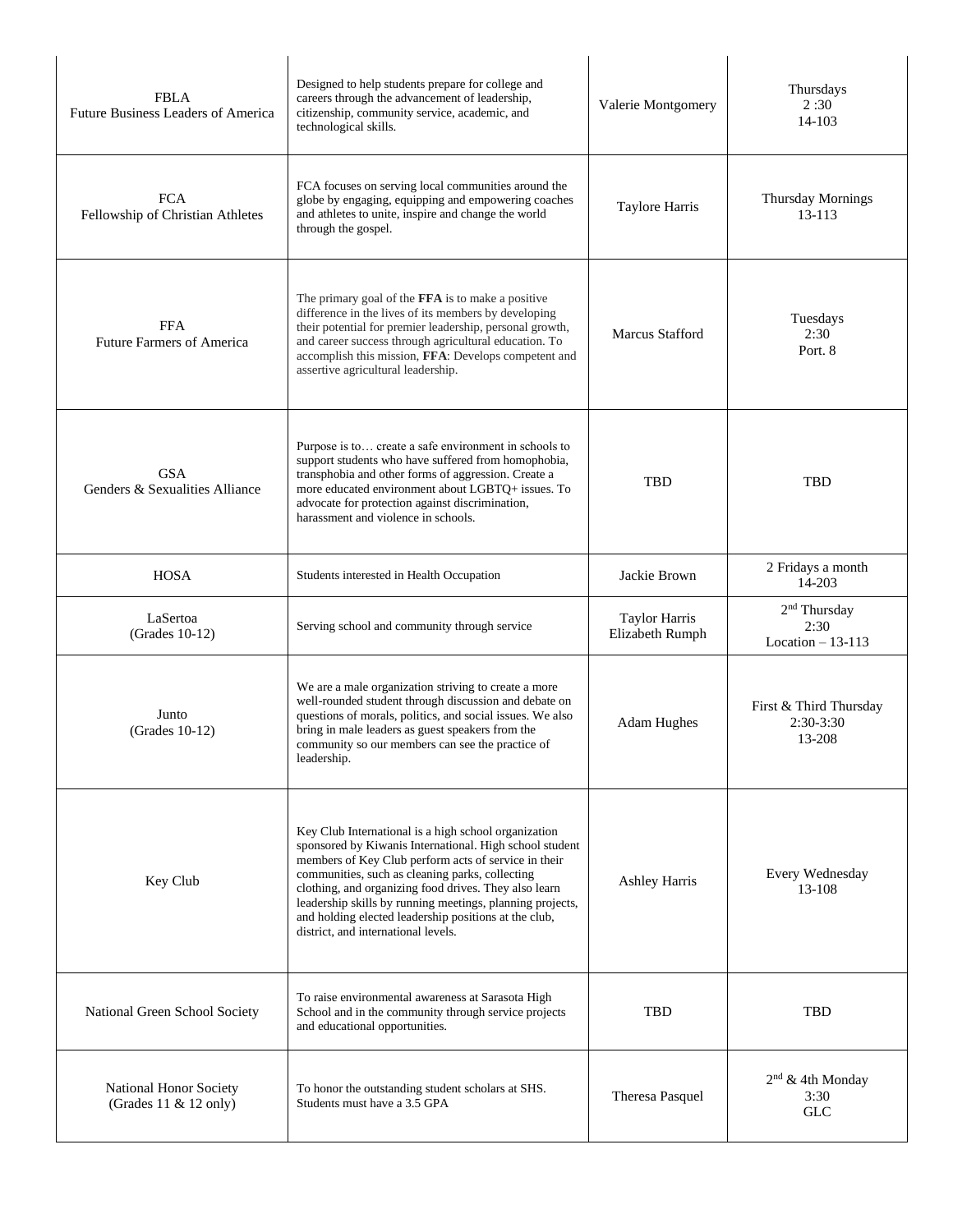| National Arts Honor Society                   | To promote experiences in the art.                                                                                                                                                                                                                                                                                                                                                                                   | Debra Markley                | Wednesday 2:30-3:20<br>5-204                        |
|-----------------------------------------------|----------------------------------------------------------------------------------------------------------------------------------------------------------------------------------------------------------------------------------------------------------------------------------------------------------------------------------------------------------------------------------------------------------------------|------------------------------|-----------------------------------------------------|
| One-Nine                                      | We are a female leadership club striving to create a<br>more well-rounded student through discussion and<br>debate on questions of moral, politics and social issues.                                                                                                                                                                                                                                                | Casey Garrett<br>Kim Gibbens | First & Third Thursday<br>$2:30-3:15$<br><b>GLC</b> |
| Safe Children Coalition<br>Achievers Programs | This program is an academic achievement/career<br>development initiative to help teens set and pursue high<br>educational and career goals, resulting in graduation and<br>acceptance to an institution of higher learning. They<br>provide workshops and mentorship designed to give 9-<br>12 <sup>th</sup> grade students the tools they need to succeed in<br>college and beyond                                  | Ms. Singleton                | 14-125                                              |
| Sailor Bay Watch                              | The purpose of Sailor Bay Watch is to provide<br>community service opportunities for students with a<br>focus on protecting our bay, coastal waters, and<br>freshwater ecosystems. We partner with local<br>organizations such as Sarasota Bay Watch and Sarasota<br>Bay Estuary Program to help in clean ups, restoration,<br>and ecological studies.                                                               | <b>Susan Forrest</b>         | Thursdays<br>2:30<br>14-143                         |
| Sailors Log                                   | To design and publish the SHS annual yearbook                                                                                                                                                                                                                                                                                                                                                                        | Ms. Dweck                    | 3rd Period<br>(This is a class)                     |
| <b>Sailor Press Core</b>                      | Honor society for students involved in media. Including<br>broadcast news, newspaper and yearbook.                                                                                                                                                                                                                                                                                                                   | Ms. Dweck                    | TBD                                                 |
| Sailor Vision                                 | Sailor Vision is the after-school club that produces, films<br>and runs the Live Stream events for all the sports and<br>clubs on campus. If you love to be behind the camera<br>filming, doing audio or directing or you love to be on<br>camera this is a club for you!                                                                                                                                            | Ms. Dweck                    | TBD                                                 |
| The Sarasotan                                 | To publish a student newspaper for the students,<br>teachers, and staff of SHS                                                                                                                                                                                                                                                                                                                                       | Melissa Dweck                | 2nd Period<br>(This is a class)                     |
| Science National Honors Society               | prominent scientific organization that works to inspire a<br>new group of young thinkers who will be the future of<br>industry, research, and scientific exploration for<br>America. It strives to encourage scientific thought,<br>advance students' knowledge of science, communicate<br>with scientific community, aid the community with its<br>comprehension of science, and encourage scientific<br>knowledge. | Andy Harshman                | Every other Monday                                  |